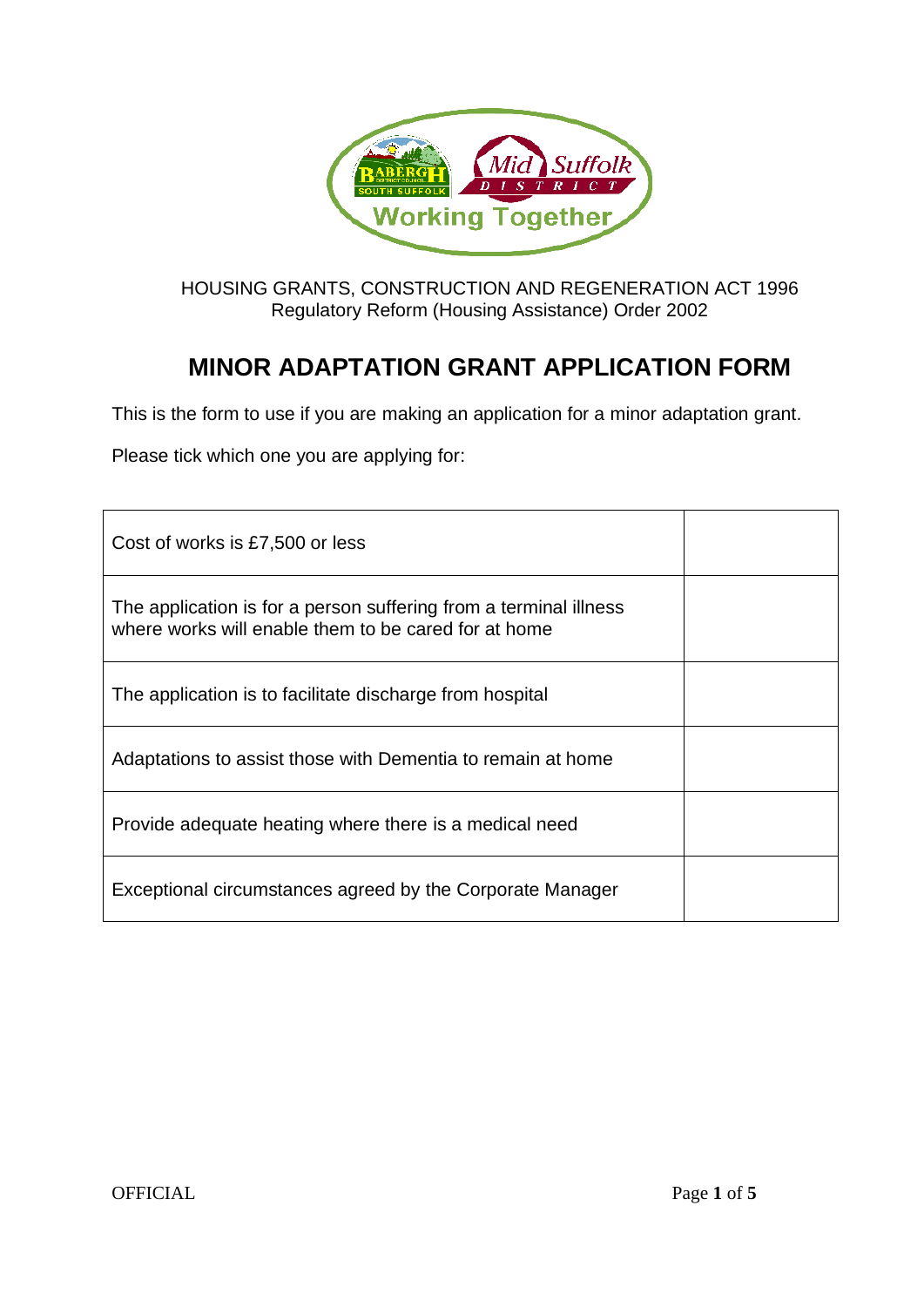## 1.0 **APPLICANT'S ADDRESS AND OTHER PRELIMINARIES**

The applicant is the person in need of the work.

| 1.1 |                                                                                                   |
|-----|---------------------------------------------------------------------------------------------------|
|     |                                                                                                   |
|     |                                                                                                   |
|     |                                                                                                   |
|     |                                                                                                   |
|     |                                                                                                   |
|     |                                                                                                   |
|     |                                                                                                   |
|     |                                                                                                   |
|     |                                                                                                   |
| 1.2 |                                                                                                   |
|     |                                                                                                   |
| 1.3 | What is the reason these works are required?<br>Please provide a brief summary of your condition: |
|     |                                                                                                   |
| 2.0 | <b>PROPERTY WHERE THE WORKS WILL BE CARRIED OUT</b>                                               |
| 2.1 | Please describe the works you wish to carry out.                                                  |
|     |                                                                                                   |
|     |                                                                                                   |
|     |                                                                                                   |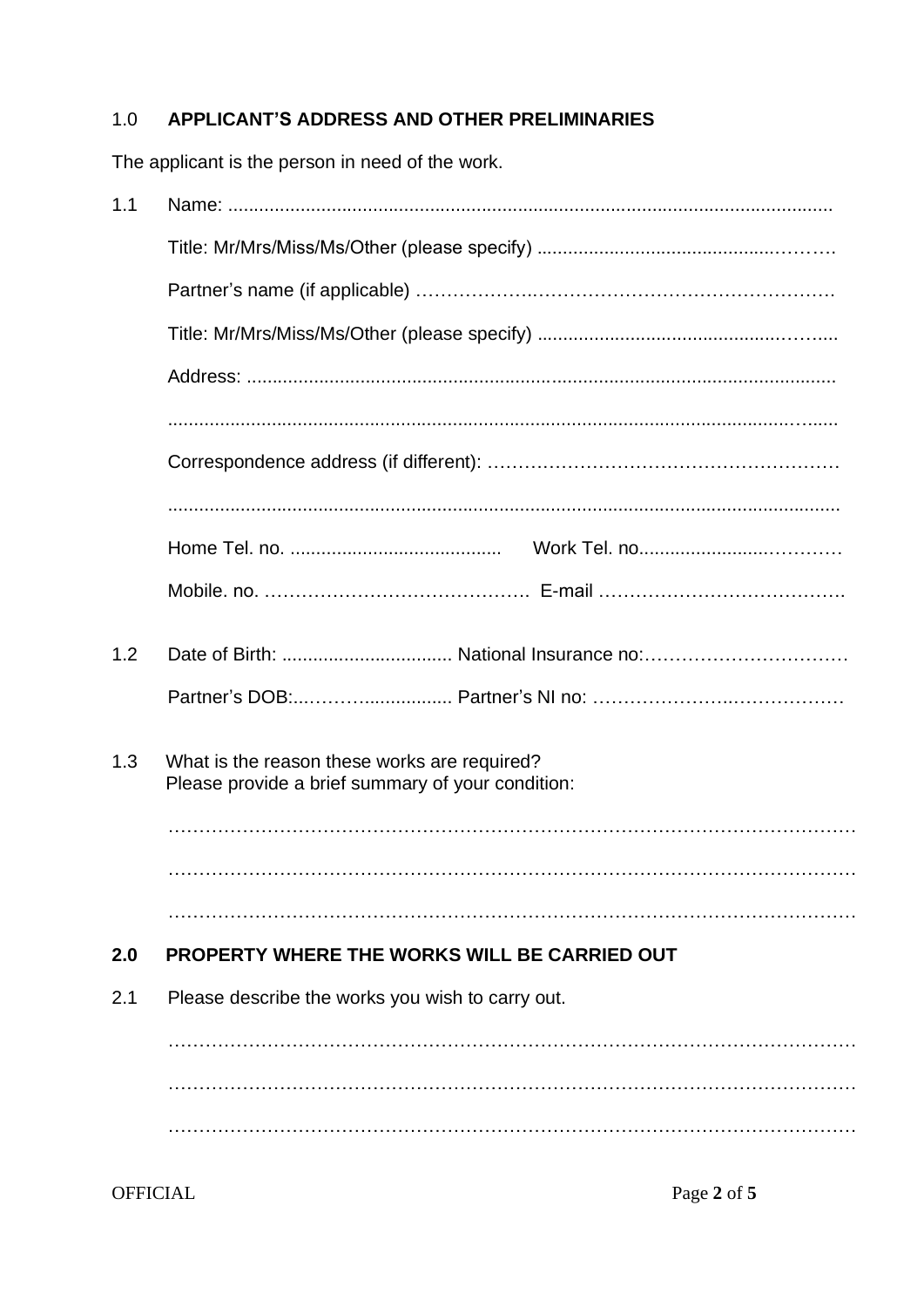| 2.2 | How will this improve your home life?         |
|-----|-----------------------------------------------|
|     |                                               |
|     |                                               |
| 2.3 | Are you:                                      |
|     | <b>An Owner Occupier</b><br>(Go to section 3) |
|     | A Private tenant                              |
|     | <b>A Social Housing tenant</b>                |
|     | My landlord is                                |
|     |                                               |
|     |                                               |
|     |                                               |
|     |                                               |

2.4 Do you have your landlord's written permission to carry out these works? *(please supply a copy of the written permission with your application)*

| Yes |  |
|-----|--|
| No  |  |

## **3. FINANCIAL INFORMATION**

This information may be used to determine whether you would be entitled to other available grants.

3.1 Are you in receipt of any benefit?

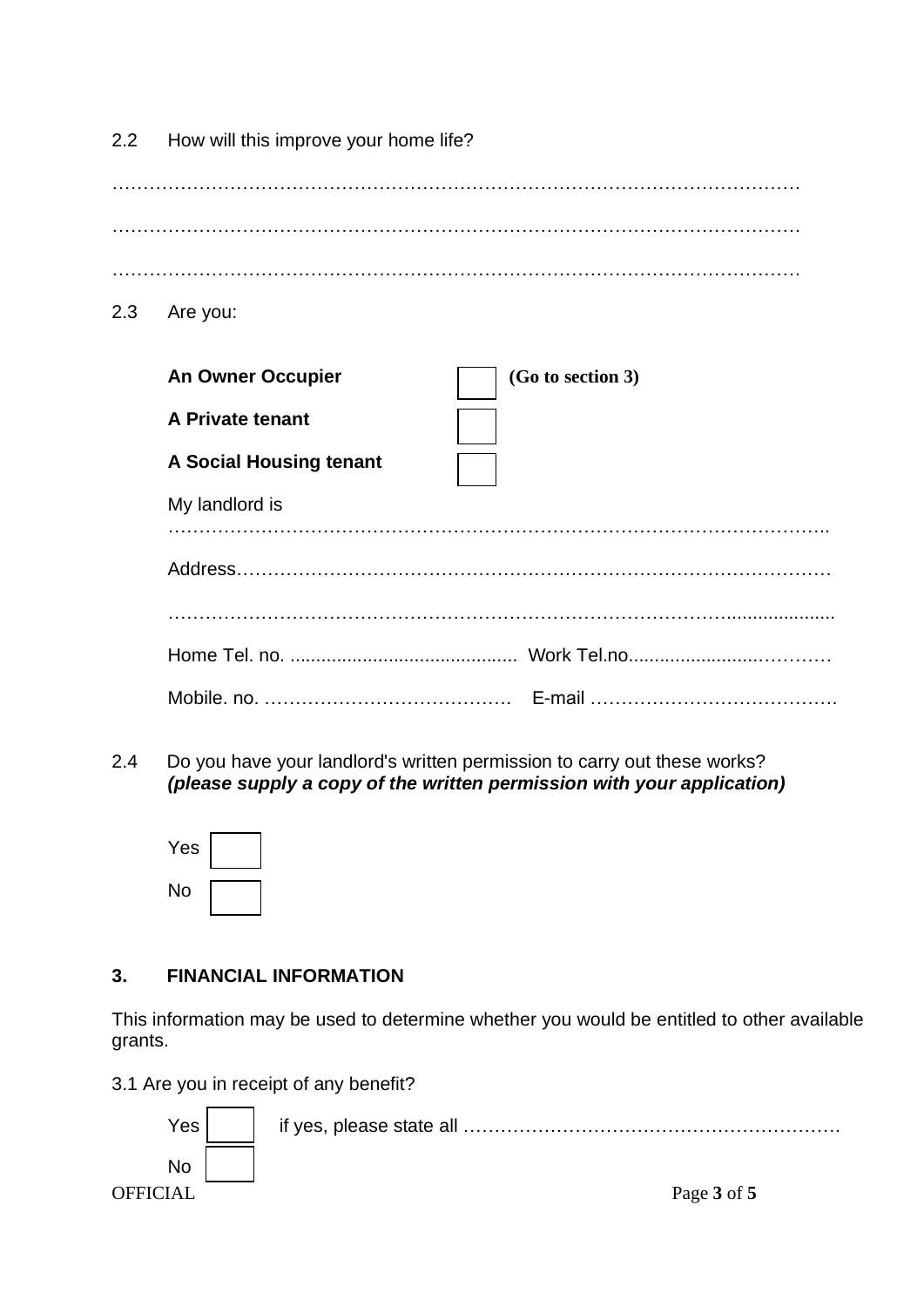By signing this form I confirm that I understand and agree to the following:



#### **Data Protection**

The information I have provided, including my personal data, will be used to determine my eligibility for the Disabled Facilities Grant.

The information collected on this form will be stored on a computer system registered under the GDPR of the Data Protection Act 2018. We may use the information for purposes that the Council has registered with the Information Commissions Office.

We may also get information about you from certain third parties, or give information to them, to check the accuracy of information; to prevent or detect crime; and to protect public funds in other ways, as permitted by law. These third parties include other government departments and local authorities.

Further details of how we use your information can be found at [https://www.babergh.gov.uk/the](https://www.babergh.gov.uk/the-council/your-right-to-information/how-we-use-your-information/)[council/your-right-to-information/how-we-use-your-information/](https://www.babergh.gov.uk/the-council/your-right-to-information/how-we-use-your-information/)

I agree to being contacted for further information to determine my eligibility for the scheme if required. I undertstand that any further information that I give will be treated as above.

### **DECLARATION**

I know that I must tell you about any changes in my circumstances which may affect my entitilement.

*Any multiple applications within 12 months received will be considered on accumulative amount and therefore, will be required to be means tested and will not be consided for minor adaptation application.*

 $\bigcap$  Please tick if you consent to this statement. If you do not tick this box we may be unable to provide you with all the assistance available.

I declare that to the best of my knowledge, information and belief the information I have given in this application is correct.

| *If you receive assistance to complete this form from a third party, please sign |  |  |  |
|----------------------------------------------------------------------------------|--|--|--|
|                                                                                  |  |  |  |
|                                                                                  |  |  |  |

OFFICIAL Page **4** of **5**